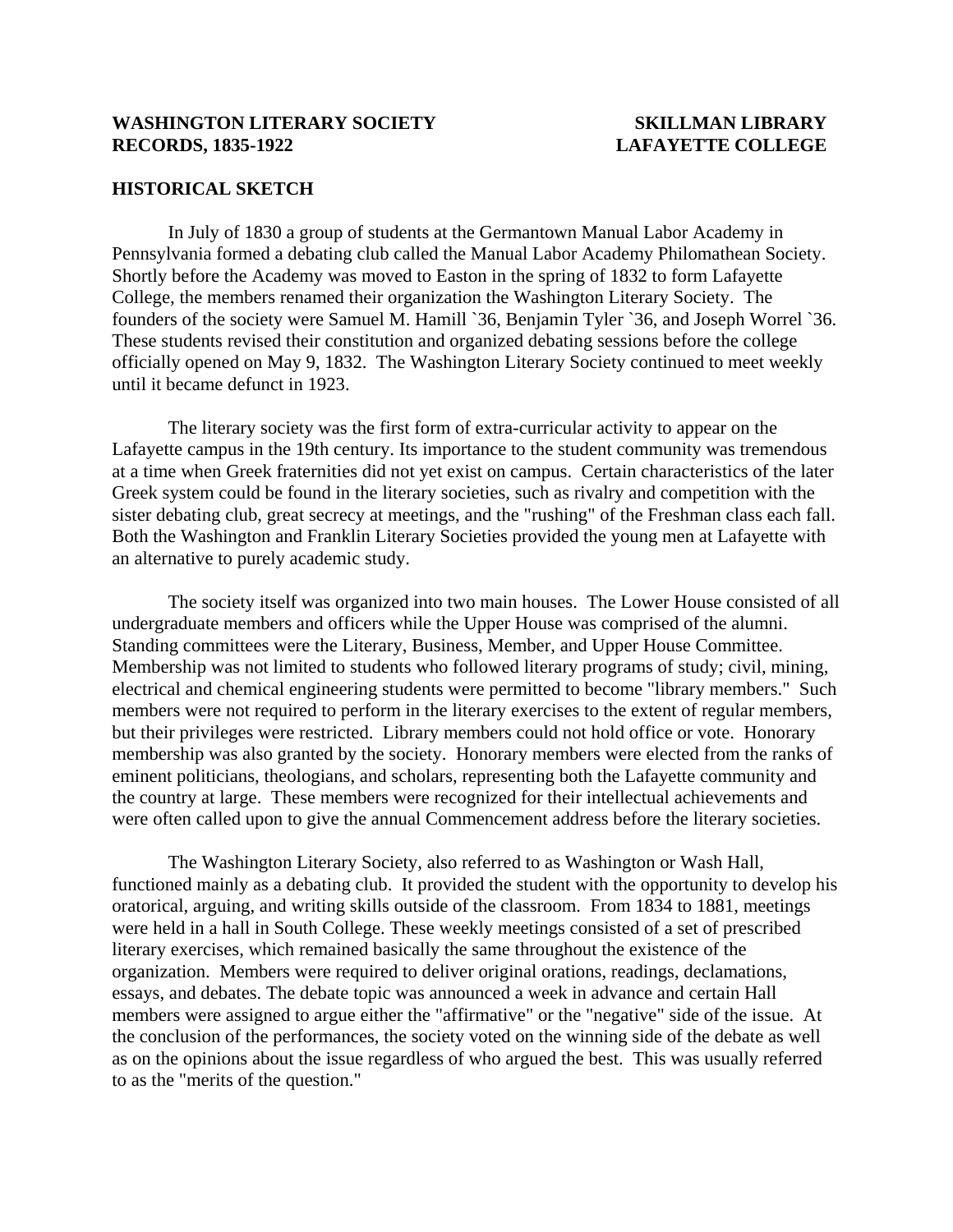Functions of the society were not limited to those that occurred in the secrecy of the Hall. Public performances were frequent throughout the 19th century, where members recited essays and debated before the citizens of Easton. The Junior Oratorical Contest was an annual event between the Washington and Franklin Literary Societies. This public debate was traditionally judged by the audience. Joint meetings between the two societies occurred more frequently by the turn of the century. These meetings included activities such as mock trials and a mock Republican Convention in May of 1908.

The literary society at Lafayette did not function merely as an extra-curricular activity for the student body; it also provided the college with the only library facilities it had for many years. The acquisition of books was based upon donations of students, alumni, and honorary members. A librarian was elected from the society and paid a minimal fee from the treasury for his services. Books were housed in the society library in Pardee Hall. After the 1879 Pardee Hall fire, both literary societies were provided with new quarters in the West Wing, which were dedicated in May, 1881. One of the college's greatest losses was the destruction of the Washington Literary Society library in the second Pardee fire of 1897. Not only was the society's valuable collection of library books destroyed, but also most of the records of the society dating from its establishment in 1830. When the society ceased meeting in 1923, approximately 2,000 volumes were given to Van Wickle Library.

The eventual dissolution of the literary society on campus appears to be related to the growth and popularity of the Greek system. Student involvement in "secret" organizations shifted from the debating society to the fraternity. The Lafayette student became more interested in an organization which emphasized social activities over intellectual pursuits. The records of the Washington Literary Society reflect these changes. By the end of the 19th century, greater emphasis was placed upon social functions than literary exercises. Debates no longer occurred at every meeting and members appeared more interested in organizing dances and socials. Eventually attendance became a problem. In 1919, pressures from the college forced the two societies to call a special meeting to discuss a merger. The college felt that one of the Halls should be surrendered to provide badly-needed classroom space. The decision was postponed until 1921, when faculty members expressed their desire to see the societies merged as an honorary society. By 1923, all efforts to renew interest in the literary society ceased and Washington Hall became defunct

### **SCOPE AND CONTENT NOTE**

The Washington Literary Society records, 1835-1922 (2.5 linear feet), document the history of this debating club at Lafayette College. Most of the material post-dates the Pardee Hall fire of 1897. The records occur in bound volumes and are arranged by type of volume- minutes, programs of debates, essays, constitution and by-laws, financial records, library records, roll books, and visitor's registers. Unbound material is located with miscellaneous records at the end of the collection.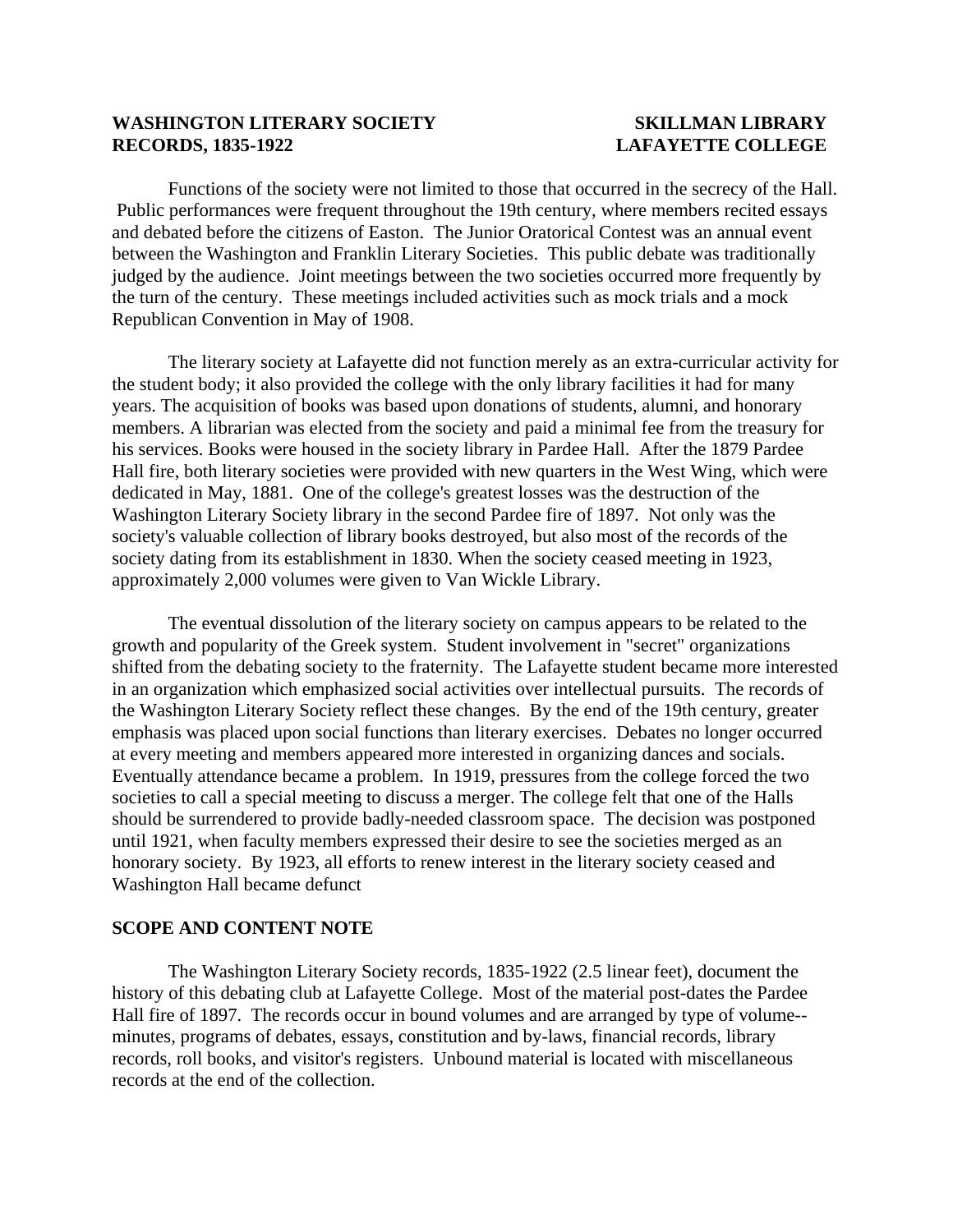The most valuable records in the collection are the minute books, essays, and constitution and by-laws. Minute books relate the business and activities of the society. The essays are of particular interest as early examples of students' writings. Constitution and by-laws describe the organization of the society.

An index and appendix to the collection are located at the end of the description. The appendix provides a listing of Washington Literary Society essays and publications.

### **ARRANGEMENT**

| Box |                   | <b>Minute Books: 1897-1922</b>              |
|-----|-------------------|---------------------------------------------|
|     |                   | Program of Debates: 1898-1901               |
|     | 3                 | Essays: 1835-1846                           |
|     | $\overline{4}$    | Constitution and By-laws: 1881-1898         |
|     | $5 - 6$           | Financial Records: 1871-1917                |
|     |                   | Library Records: 1877-1919                  |
|     | 8                 | Roll Book and Visitor's Register: 1899-1920 |
|     | 9                 | Publications: 1840-1883                     |
|     | $10, 25-26$ (FLS) | Miscellaneous Records                       |
|     |                   |                                             |

### **DESCRIPTIVE INVENTORY**

### **Minutes: 1897-1922**

 The two surviving minute books of the Washington Literary Society contain weekly minute entries of the society's general meetings and those of its Business Committee. The earliest entry recorded is December 21, 1897, which was the first meeting of the society after the Pardee Hall fire on December 18 of the same year. The final meeting of the society appears to have been March 22, 1922. While most minutes of 1897-1922 have remained intact, the quality of the minute entry generally diminishes in the 20th century, reflecting the growing lack of interest in the literary societies at this time. Limited information is available in the few entries from the 1920's, and what has been recorded is very difficult to read.

Minutes of the weekly meeting of the entire organization can be found in the two volumes in Box 1. Minutes of the Business Committee are contained in the volume dating 1897- 1922. The minutes of October, 1921-February, 1922 are in the "Program of Debates" found in Box 2.

The format of the Washington Literary Society minutes remained basically the same throughout the life of the organization. Information on the literary exercises of the meeting is recorded, including a listing of performances and the members responsible for each, a statement on the debate topic and the verdict of the judges, and the announcement of any new committee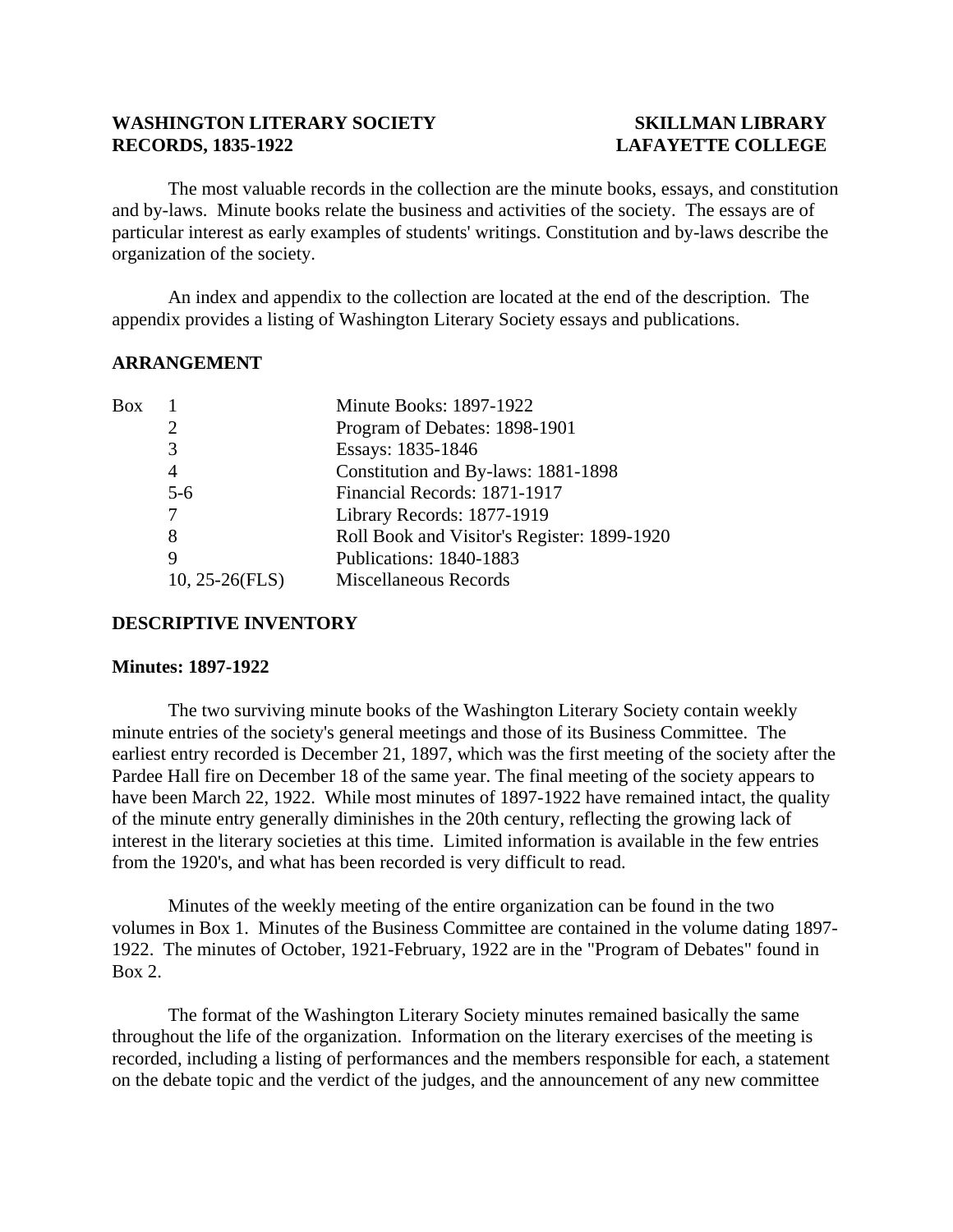business. Literary exercises vary over the years and include such performances as orations, essay readings, addresses, declamations, and debates.

The minutes of the Business Committee found in the volume dating 1987-1922 record excuses for fines as well as approval and payment of bills. The actual Business Committee minutes cover 1897-1912. The remaining pages of the volume record the regular minutes of the society and date 1919-1922.

The two minute books of the society are valuable mainly for their record of debates for the last 20 years of the organization's existence. Debate topics generally concern contemporary political issues. These minute books also document the decline of the literary society at Lafayette.

Box 1

Minute Book: 1897(Dec)-1920(Jan) Minute Book - Business Committee: 1897(Dec)-1922(Mar)

## **Program of Debates: 1898-1901**

The Program of Debates records the weekly debate topic, the members taking the "affirmative" and "negative" sides of the issue, and those acting as judges. Other literary exercises for the meeting, such as orations, are often listed as well. The annual Senior Program is also recorded. It appears that this event was meant to parody the faculty and Franklin Hall. Entries for the Program of Debates end in January of 1901. The remaining pages of the volume contain the minutes of October, 1921-February, 1922 and listings of the guests attending the society's dances in 1921.

Box 2

Program of Debates: 1898-1901(1921-1922)

# **Essays: ca. 1835-1846**

 One of the few early records surviving the Pardee fire of 1897, this volume contains nine essays delivered on behalf of the Washington Literary Society at the annual contest with Franklin

Hall. It is invaluable as one of the only existing examples of the original essays written by Washington Hall members. Similar publications can be found in Box 9.

Box 3

Essays: ca. 1835-1846

# **Constitution and By-laws: 1881-1898**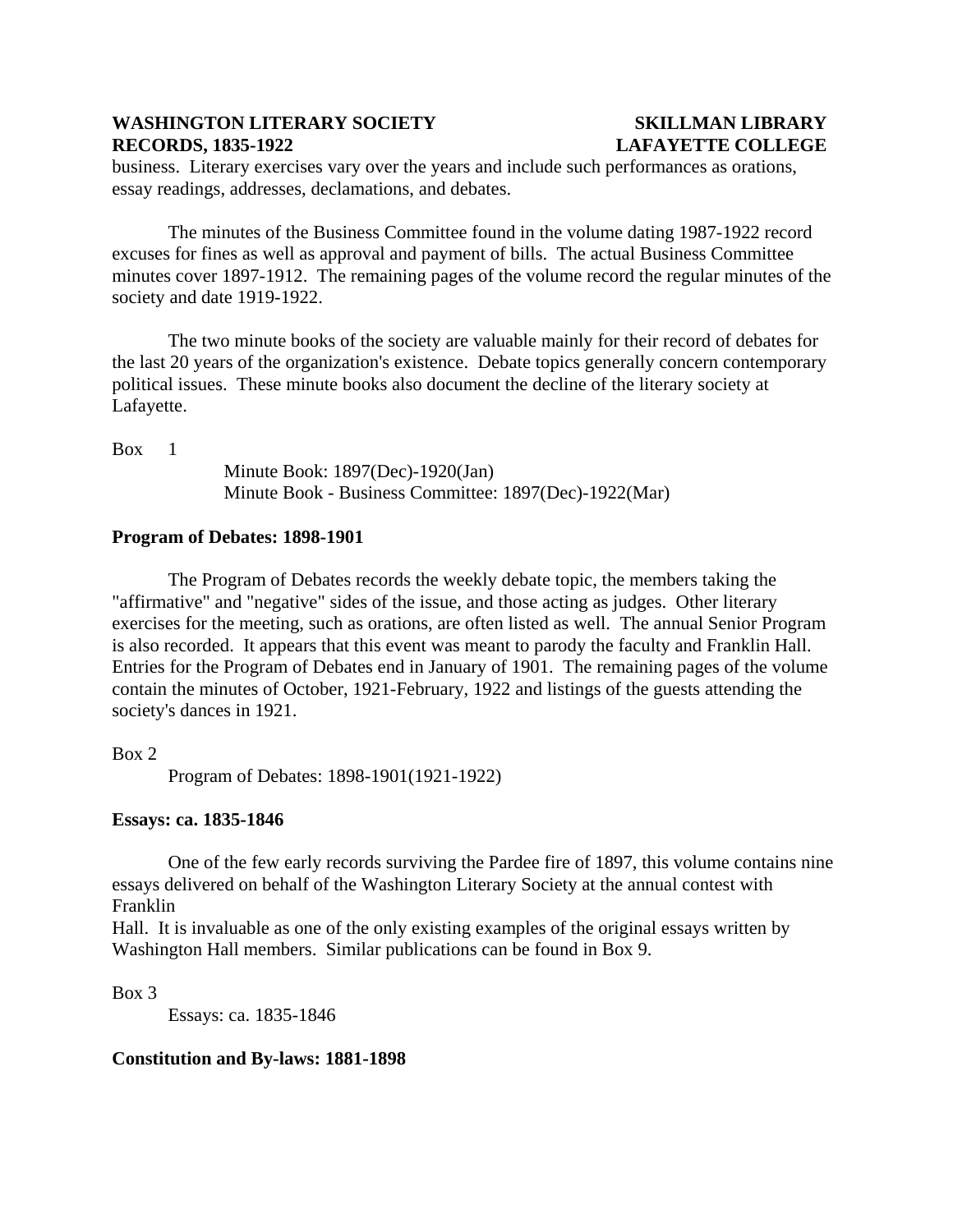The constitution and by-laws of the Washington Literary Society survive in four volumes. The volume dating 1887 is in manuscript; the others are printed. Articles of the constitution discuss the organization of the Lower and Upper Houses of the society. Order of exercises, election of officers, and standing committees within the organization are described as well. Each volume provides an index at the end. The 1887 volume offers a listing of Hall members dating 1901-1920.

Box 4

Application for a Charter of Incorporation: 1872 Constitution and By-laws: 1881(2 copies) : 1887 : 1898 Constitution: 1919 (pamphlet)

### **Financial Records: 1871-1917**

The financial records consist of four volumes dating 1871-1917. Three of the volumes pre-date the Pardee fire of 1897. Volumes 1-3 are account books which were maintained by the Treasurer. They indicate the fines and general accounts of all Washington Literary Society members. Volumes 1 and 2 contain indexes to the members and their accounts. Volume 4 records the subscriptions for the erection of a new hall for the society, with the earliest entries dating 1871. While their goal was set at \$25,000, only a few subscriptions are entered into this book.

Box 5

Financial Records-Volume 1: 1872-1887 -Volume 2: 1888-1915

Box 6

Financial Records-Volume 3: 1896-1917 -Volume 4: ca. 1871

### **Library Records: 1877-1919**

 The library records include circulation and accession data as well as catalogs of the books in the Washington Literary Society library. The Circulation Book provides a record of the books borrowed by society members for the period of 1899-1919. This volume also contains lists of Freshmen present at the Washington Literary Society receptions of 1913-1914 and a list of Hall members with their campus addresses, ca. 1919. The Library Record appears to be an a accession book containing information on volumes accessioned throughout the 19th century. The two catalogs are in printed form and list books by subject.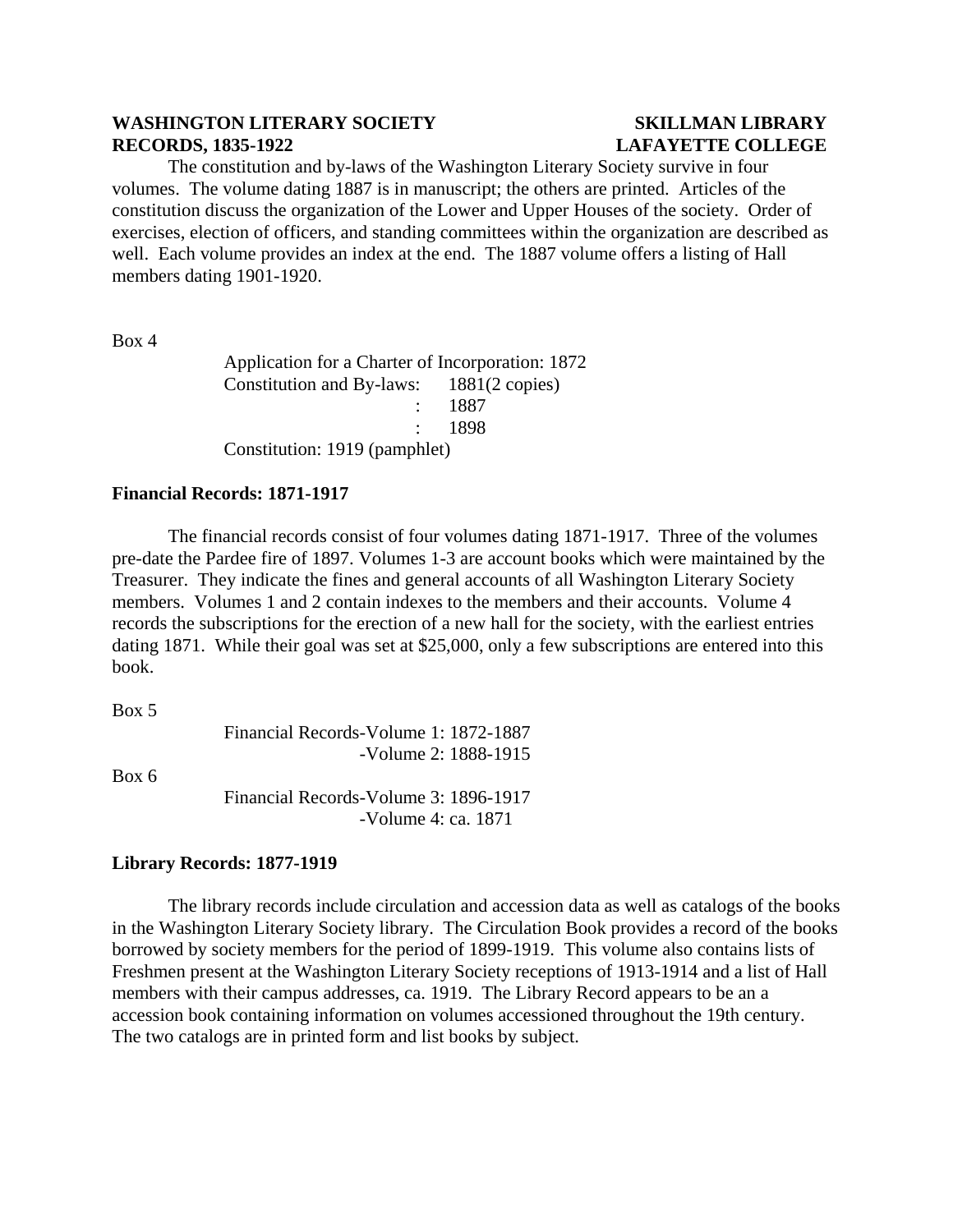Box 7

Circulation Book: 1899-1919 Library Record: nd Catalogue of the Library: 1877 : 1888

### **Roll Book: 1914-1920**

The roll book contains the attendance records of 1914-1920. It is a detached section of a larger volume.

Box 8 Roll book: 1914-1920

# **Visitor's Register: 1899-1920**

 This register contains the name and residences of visiting honorary members, alumni, family, and friends of the Washington Literary Society. The most extensive entries concern reunions.

Box 8 Visitor's Register: 1899-1920

## **Miscellaneous Records**

Miscellaneous records include bound and unbound material pertaining to the Washington Literary Society. Box 9 contains publications of the society, such as addresses, essays, and accounts of Hall events. The only early correspondence of the society which still exists can be found here. The gavel and a diploma dating 1846 are housed with the Franklin Literary Society records (Boxes 26-27).

Box 9

Publications-Addresses-W.G. Clark: 1840 -S.M. Hamill: 1867 (2 copies) Publications-Aula Washingtonia: 1882 : 1883 Publications-Essay-A.B. Howell: 1869 (2 copies)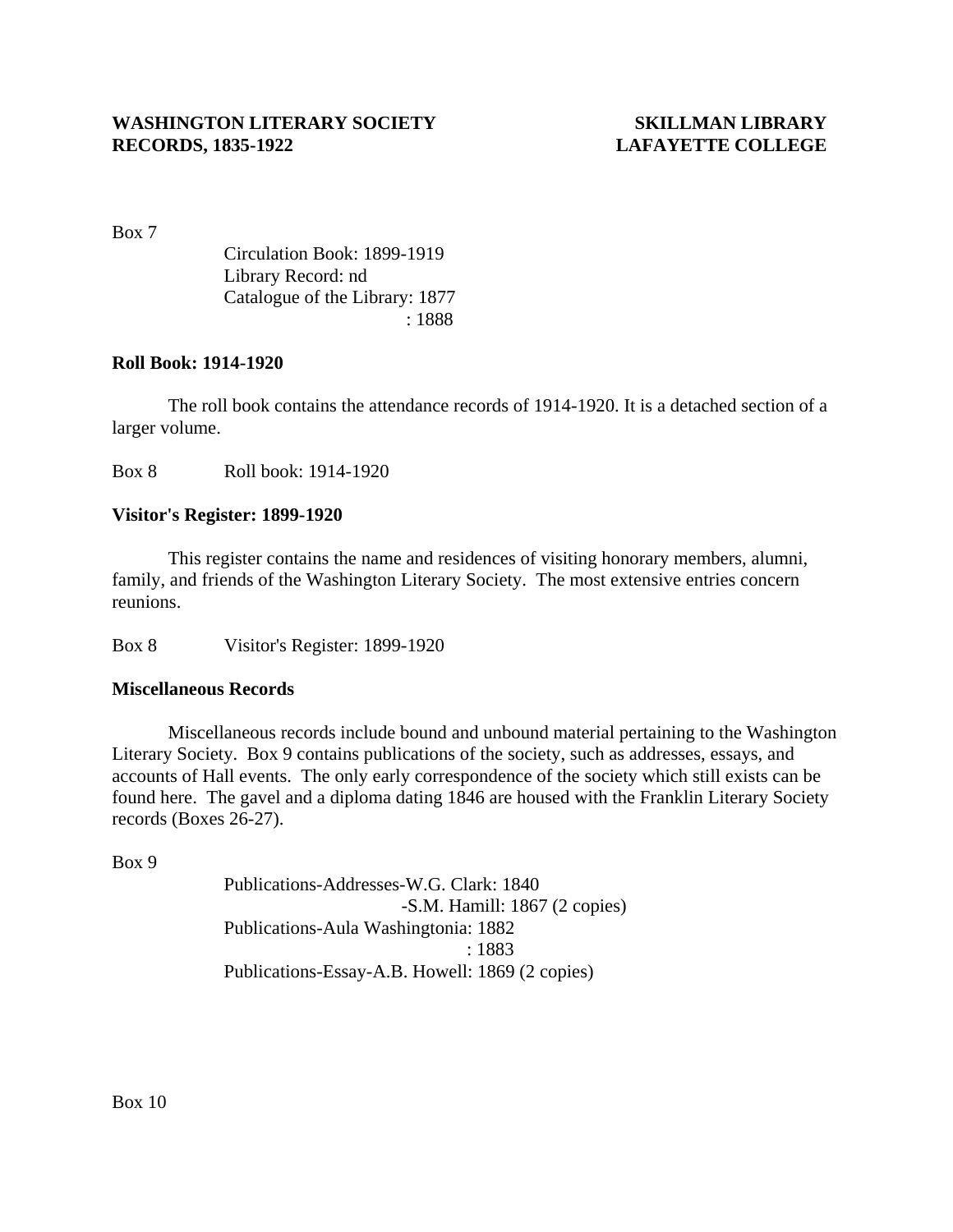Brief History of the Washington Literary Society, by E.A. Weaver Correspondence: 1854-1912 (1 folder) Financial (1 folder) Library (1 folder) Memorabilia (3 folders) Notes-General (1 folder) Portrait Label, Germantown Manual Labor Academy Box 26(FLS) Gavels Box 27(FLS) Diplomas (1 folder) (oversized)

# **APPENDIX - ADDRESSES, ESSAYS, AND PUBLICATIONS, 1833-1888**

The following list of publications includes manuscript essays written by students as well as printed addresses delivered before the literary societies by honorary members at the annual Commencement ceremonies. Notation in parenthesis at the end of each entry indicates the collection (Franklin Literary Society and Washington Literary Society) and box number in which the work may be found.

Allen, R.P. "Benjamin Franklin." 1886. (FLS-25)

Banks, J. "Address." 1840. (FLS-25)

Breckinridge, R.J. "A Discourse on the Formation and Development of the American Mind." September 20, 1837. (FLS-25)

Brewster, F.C. "Religio et Justitia His Dirige Te." July 30, 1861. (FLS-25)

Brown, Alexander E. "Dedication of the FLS Hall." December 20, 1839. (FLS-23)

Chapman, C.J.A. "Woman." March 20, 1844. (WLS-3)

Clark, W.G. "Address." July 4, 1840. (WLS-9)

Coulter, D. "The Influence of Benevolent Association Upon the American People." April 1, 1835. (WLS-3)

Dallas, G.M. "Address." July 4, 1835. (FLS-25)

Ditts, J.N. "The Triumph of Christianity - A Poem." March 22, 1843. (WLS-3)

Dougherty, D. "Fears for the Future of the Republic." July 26, 1859. (FLS-25)

Elliott, C. "The Effects of the Reformation on the Progress of Knowledge." March 31, 1837. (WLS-3)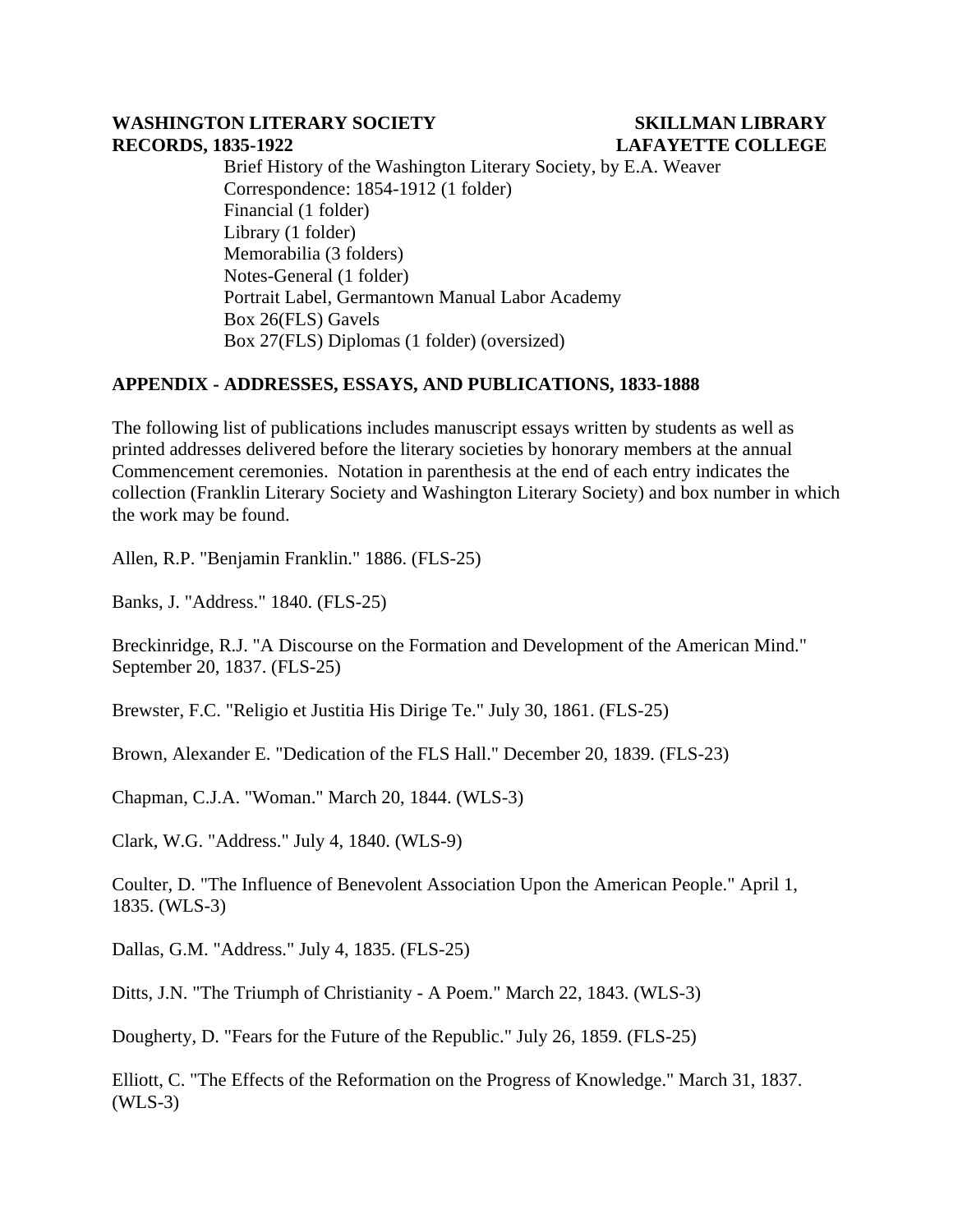Hamill, S.M. "Address." February 22, 1867. (WLS-9)

- Harris, J.M. "The Egyptian Prince; and Hebrew Lawgiver." 1868. (FLS-25)
- Heckman, George. "Claudius of Turin; An Original Oration." September 17, 1844. (FLS-23)
- Heckman, George. "Passing Away." March 19, 1845. (FLS-23)
- Henry, S.C. "Address." July 27, 1852. (FLS-25)
- Ingersoll, J.R. "Address." July 4, 1835. (FLS-25)
- Levin, L.C. "Intemperance: The Prelude to Gambling and Suicide, as Illustrated in the Life of Rev. C.C. Colton, Author of Lacon. September 18, 1844. (FLS-25)

Lewis, J.M. "The Divine Superintendence Manifested in the Discovery and Settlement of America." April 3, 1839. (WLS-3)

- March, F.A., Jr. "Dedication of the New Hall of the FLS." May 2, 1881. (FLS-23)
- McClure, A.K. "Everyday Life." June 20, 1871. (FLS-25)
- McPhaine, J.H. "On the Study of History." nd. (WLS-3)
- Mendenhall, H.G. "The Reflector." 1871. (FLS-23)
- M'Jilton, J.N. "The Path of Life." 1841. (FLS-25)
- Moore, J.G. "The Rise and Progress of Liberal Principles." March 24, 1842. (WLS-23)
- Nairne, C.M. "The Morals and Manners of the Class Room." 1858. (FLS-25)
- Porter, T.C. "Egypt: A Poem." March 25, 1840. (WLS-3)
- Porter, W.A. "Address." September 20, 1843. (FLS-25)
- Scott, J.M. "Address." July 4, 1834. (FLS-25)
- Stein, F.D. "Joan of Arc, or, The Heroine." March 19, 1846. (WLS-3)
- Wood, J.W. "Ancient Civilization on the Nile." July 25, 1865. (FLS-25)
- Aula Washingtonia. "An Account of the Annual Reunion." June 26, 1883. (WLS-9)